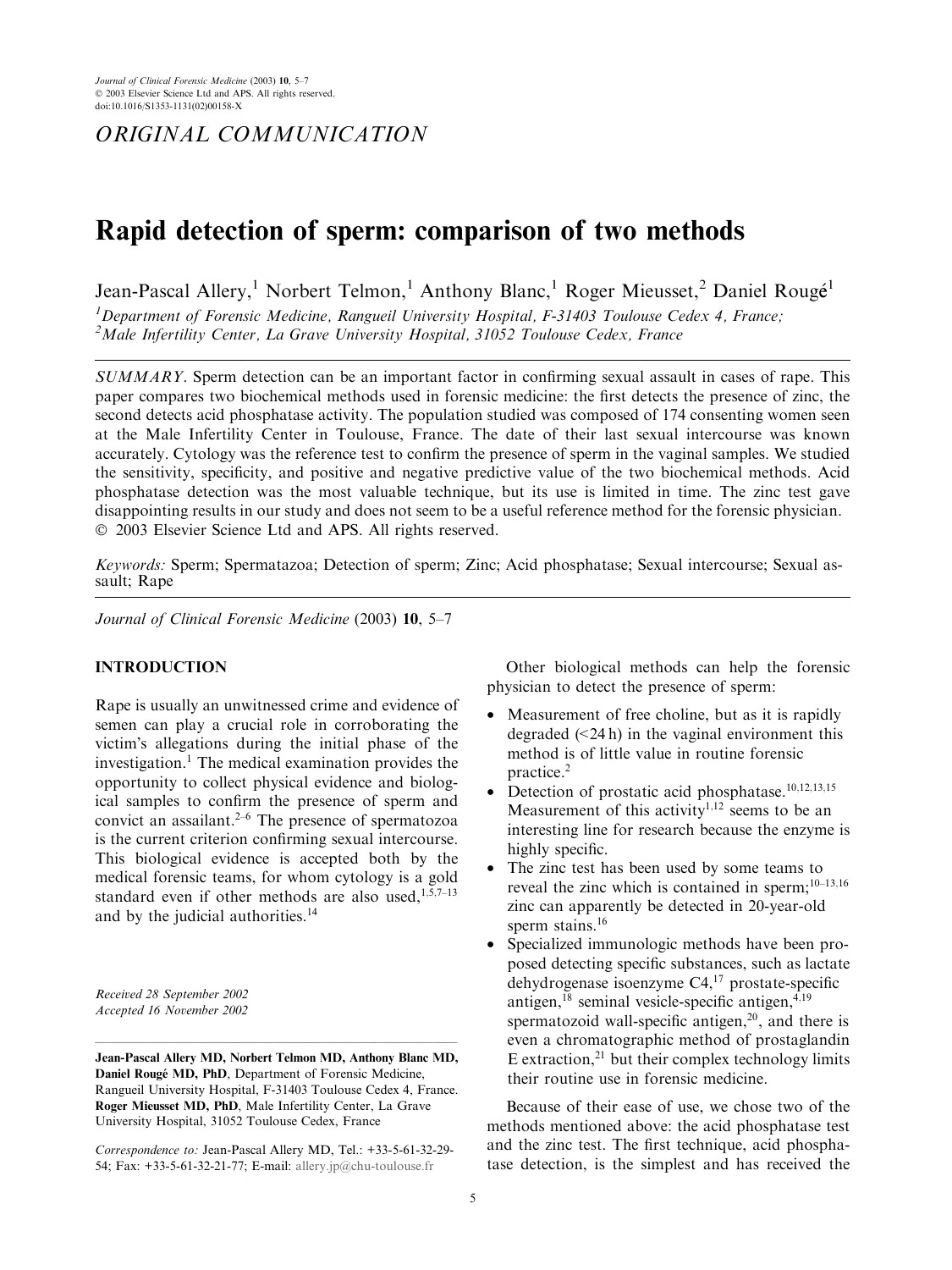most attention, but its use in forensic medicine is limited by the short life of the protein. The enzymatic activity of acid phosphatase generally lasts  $48 h<sup>1</sup>$ . The zinc test has been little mentioned in the literature but in theory its use is interesting in forensic practice because detection of zinc does not seem to be subject to a time limit.

## MATERIALS AND METHODS

## Population studied

The authors studied 174 cervicovaginal samples from consenting women seen at the Male Infertility Center of the University Hospital of Toulouse, France, for in vitro or postcoital tests. The mean age of the men was 32 years (range 23–48) and of the women 30 years (range 21–40). The date of the last sexual intercourse for each patient and time of sampling were noted to evaluate the interval between intercourse and swab taking.

## **Cytology**

A glass slide was prepared from each swab. It was air dried, fixed in alcohol and ether, and stained with nuclear fast red and picroindigocarmine (Christmas tree stain). All slides were screened microscopically with a magnification  $40 \times$  and the presence of spermatozoa was confirmed or not. Cytology was the reference test to confirm the presence of sperm in the samples.<sup>22</sup>

## **Biochemistry**

For the acid phosphatase test, a commercially available test paper strip was used (Phosphatesmo KM, Macherey-Nagel, Düren, Germany). The swab is applied directly on to the paper strip and the color change is immediately read by the technician.

For the zinc text, we used Hooft's improved reagent.<sup>11</sup> Two drops are applied directly on to the vaginal sample swab and again the color change is immediately read by the technician.

#### Statistical analysis

The slides prepared with the cytological stain were read blind by two observers. The value of the biochemical methods in comparison with the cytological reference method was estimated by calculating sensitivity, specificity, and positive and negative predictive values. Quantitative variables were compared using Student's t test and the threshold of  $5\%$  was considered as significant. All 174 samples were suitable for use with the acid phosphatase test and 171 with the zinc test.

## RESULTS

The mean number of spermatozoa per microscopic field in acid phosphatase-negative samples was 0.0006 (maximum 0.04) and 15.24 (SD 39.10) in positive samples. This difference was statistically significant  $(t = 3.05, p = 0.003).$ 

Compared with the reference cytological test, sensitivity was 95%, specificity 96%, positive predictive value 93%, and negative predictive value 98% (Table 1).

In samples taken within 24 h, two of 63 samples (3.2%) which were positive on cytology were acid phosphatase-negative, a detection rate of 96.8%. In samples taken within 48 h, the detection rate was 88.9%.

The time limit for detection of enzymatic activity was 106 h.

Individual study of the four samples which were acid phosphatase-positive and -negative on cytology (false positives) showed that:

- These four samples were taken early, between 10 and 36 h after intercourse, and therefore contained acid phosphatase which was still active and so could theoretically have yielded a positive result in the enzyme assay.
- The men taking part in this special sample had azoospermia or oligospermia (<40 millions of spermatozoa per ejaculate) and this could account for the absence of sperm cells on cytology.

The mean number of spermatozoa detected per microscopic field differed significantly in relation to the results of the zinc test ( $t = 3.05$ ,  $p = 0.003$ ). When the zinc test was negative, 3.60 spermatozoa were observed per field (SD 24.55) compared with 6.71 (SD 24.58) when the zinc test was positive. Compared with the cytological test, sensitivity was 81%, specificity 54%, positive predictive value 49%, and negative predictive value 84% (Table 2).

Table 1 Detection of sperm with the acid phosphatase test and cytology

|                                                             | $Cytology - (n = 111)$ $Cytology + (n = 63)$ |    |
|-------------------------------------------------------------|----------------------------------------------|----|
| Acid phosphatase                                            | 107                                          | З  |
| test – $(n = 110)$<br>Acid phosphatase<br>test + $(n = 64)$ |                                              | 60 |
|                                                             |                                              |    |